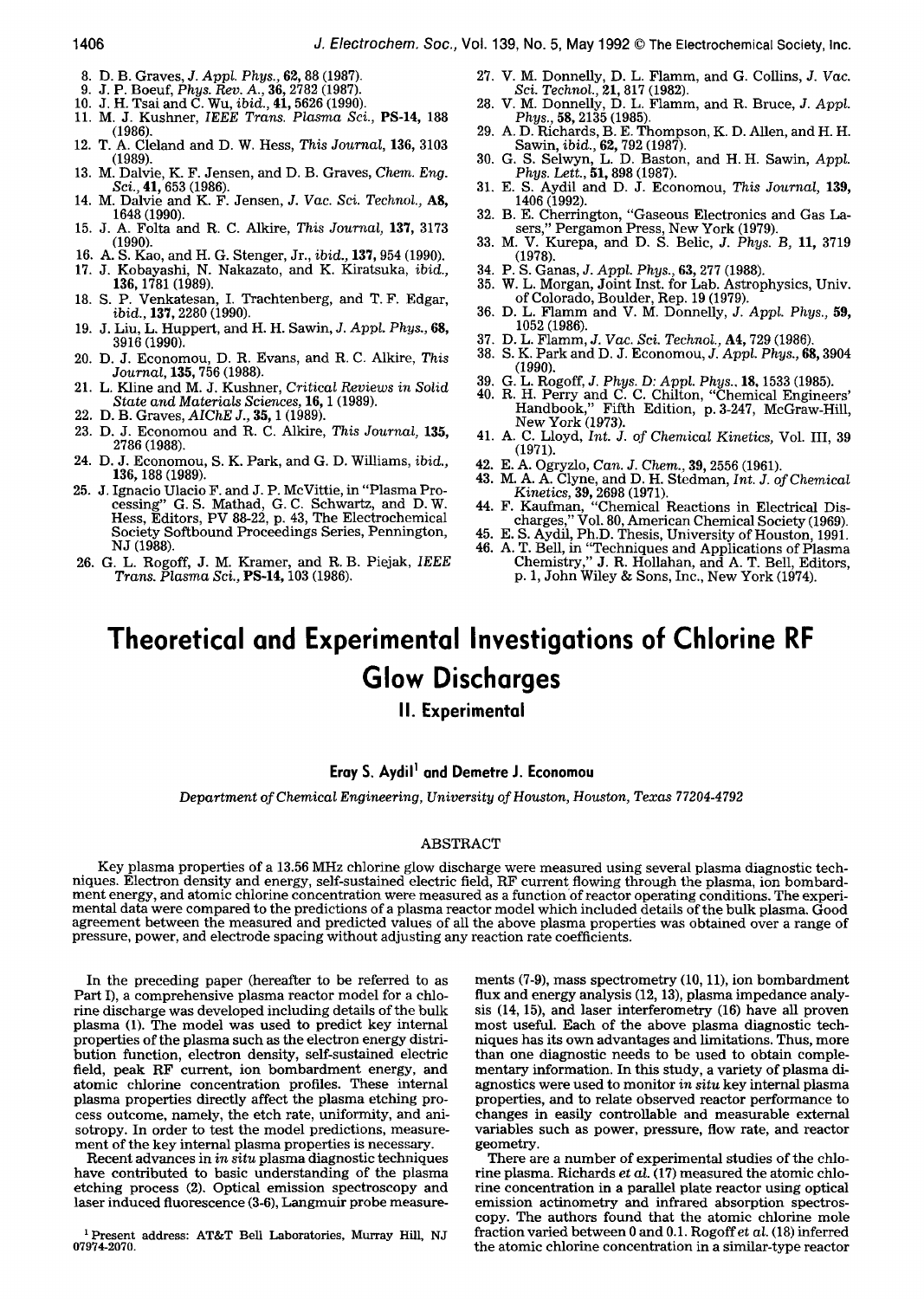from measurements of the molecular chlorine density using laser absorption. They reported that the atomic chlorine mole fraction varied between 0.4 and 0.6. Donnelly *et al.* (19) used laser induced fluorescence to measure the density of molecular chlorine ions in a chlorine discharge. Other investigators studied the negative ion density (20). Donnelly *et al.* (5), Flamm and Donnelly (21), and Flamm (22) studied the optical emission, electrical, and etching characteristics of the chlorine plasma, with emphasis on the effects of frequency. Bruce and Reinberg (23) studied the effect of dc bias on the ion bombardment energy distribution and on the etch profiles.

The information and insight gained from the above and other works were used in Part I to construct a comprehensive plasma reactor model of the chlorine discharge. In this paper, the model predictions are compared with experimental measurements in an empty reactor (no wafer present) in order to demonstrate the validity of the model.

# **Experimental System**

The plasma reactor used in this study consisted of three chambers: an etching chamber, a sampling chamber, and a load lock-chamber. The reactor design is similar to that of Allen *et al.* (14). The etching chamber and the sampling chamber are shown in Fig. 1. The plasma was sustained between two equal-area, 20.3 cm diam parallel plate electrodes in the etching chamber. The spacing between the hard anodized aluminum showerhead upper electrode and stainless steel grounded lower electrode was adjustable and varied between 1.27 and 5 cm in this study. The lower electrode could be replaced by a hard anodized aluminum electrode to study the effects of different electrode material. The upper powered electrode was surrounded by a 5.08 cm wide Teflon ring, and the lower electrode was surrounded by a 7.62 cm wide floating alumina shield to aid in plasma confinement. The temperature of both electrodes was controlled by a chiller/heater (Bay Voltex, Tempryte, HS-3500-WC-DC-SX). The chamber pressure was controlled by a closed-loop system consisting of a pressure transducer (MKS 222B), an exhaust throttle valve (MKS 253), and a controller (MKS 252A). Gas flow rate was regulated by mass flow controllers (Unit Instruments UFC-1100). Gases used were ultra pure chlorine, and prepurified argon, the latter used for actinometry. The total gas flow rate was set at 25 sccm unless noted otherwise. The etching chamber was pumped by a two-stage rotary vane mechanical pump (Edwards E2M40) with Fomblin oil service and an external oil filtration unit. A 600 l/s diffusion pump with a  $LN_2$  trap (Edwards Diffstak CR160) was used to remove residual water vapor and achieve a background pressure of less than  $10^{-5}$  Torr. Power was applied to the upper showerhead electrode by a 500 W, 13.56 MHz generator (RF Plasma Products RF5S) and was coupled to the plasma through an impedance matching network. The forward and reflected power were monitored by a directional wattmeter (Bird 4410A). The applied power was very stable and the reflected power was typically less than 0.5% of the forward power. The actual power dissipated in the



**Fig. 1. Schematic of the experimental system and plasma diagnostics.** 



**Fig. 2. Spatially resolved optical emission collection system.** 

discharge was measured with a digitizing oscilloscope (see below).

The sampling chamber was differentially pumped with a 50 Ys turbomolecular pump (Balzers TPU050) and could communicate with the etching chamber through a  $100 \mu m$ diam pinhole on the lower electrode. Plasma species incident onto the lower electrode were sampled through this pinhole and analyzed with a mass spectrometer (UTI 100C with HP data acquisition) situated directly under the pinhole. The mass spectrometer was encased in a liquid nitrogen trap to lower the background pressure of condensible gases. The base pressure in the lower chamber was typically less than  $10^{-6}$  Torr. A retarding grid energy analyzer/ Faraday cup assembly placed between the pinhole and the mass spectrometer (Fig. 1) was used to measure the ion bombardment flux and energy distribution function (12, 13).

The optical emission collection system (Fig. 2) was similar to the one described by Economou *et al.* (24). Plasma emission was collected through a quartz side window, and passed through five iris diaphragms in order to attain spatial resolution and reduce reflections. A filter was used to block plasma emission at wavelengths less than 500 nm in order to avoid second-order interference in the spectrum. The light was focused onto the end of an optical fiber with the aid of a lens, and was transmitted to the entrance slit of a monochromator (Thermo Jarrell Ash Monospec 27). A diode-array detector (Princeton Instruments RY-1024 with ST-120 controller and PC data acquisition) was used to detect and record spectra. The optical train was mounted on a movable stage which could be translated on a plane parallel to the electrodes by a stepping motor. Thus, spectra were obtained as a function of the side-on observation coordinate. The data were processed using principles of optical emission actinometry (3) and the Abel transformation (24) to obtain the radial emission and in turn the concentration profiles of atomic chlorine.

Application of actinometry to monitor the atomic chlorine concentration in a chlorine discharge requires care. Actinometry can be used when the excited state whose emission is being monitored is created only by electron impact excitation from the ground state. The contribution to production of excited atomic chlorine of other pathways, such as dissociative excitation and dissociative attachment must be negligible. Gottscho and Donnelly (4) concluded from observations of the spectral line shapes that actinometry is invalid for C1 atoms if the emission from the sheaths is sampled. However, the authors found that actinometry can be used to monitor atomic chlorine concentration if emission is sampled from the plasma center, excluding the sheaths. Richards *et al.* (17) found actinometry to be invalid for monitoring C1 atoms in a chlorine discharge. However, the authors sampled plasma emission from the entire discharge, including the sheaths. Flamm and Donnelly (21) concluded that actinometry can give an erroneous measure of atom concentration if the viewing area is not restricted to the center of the plasma. In the present study, care was taken to sample emission from the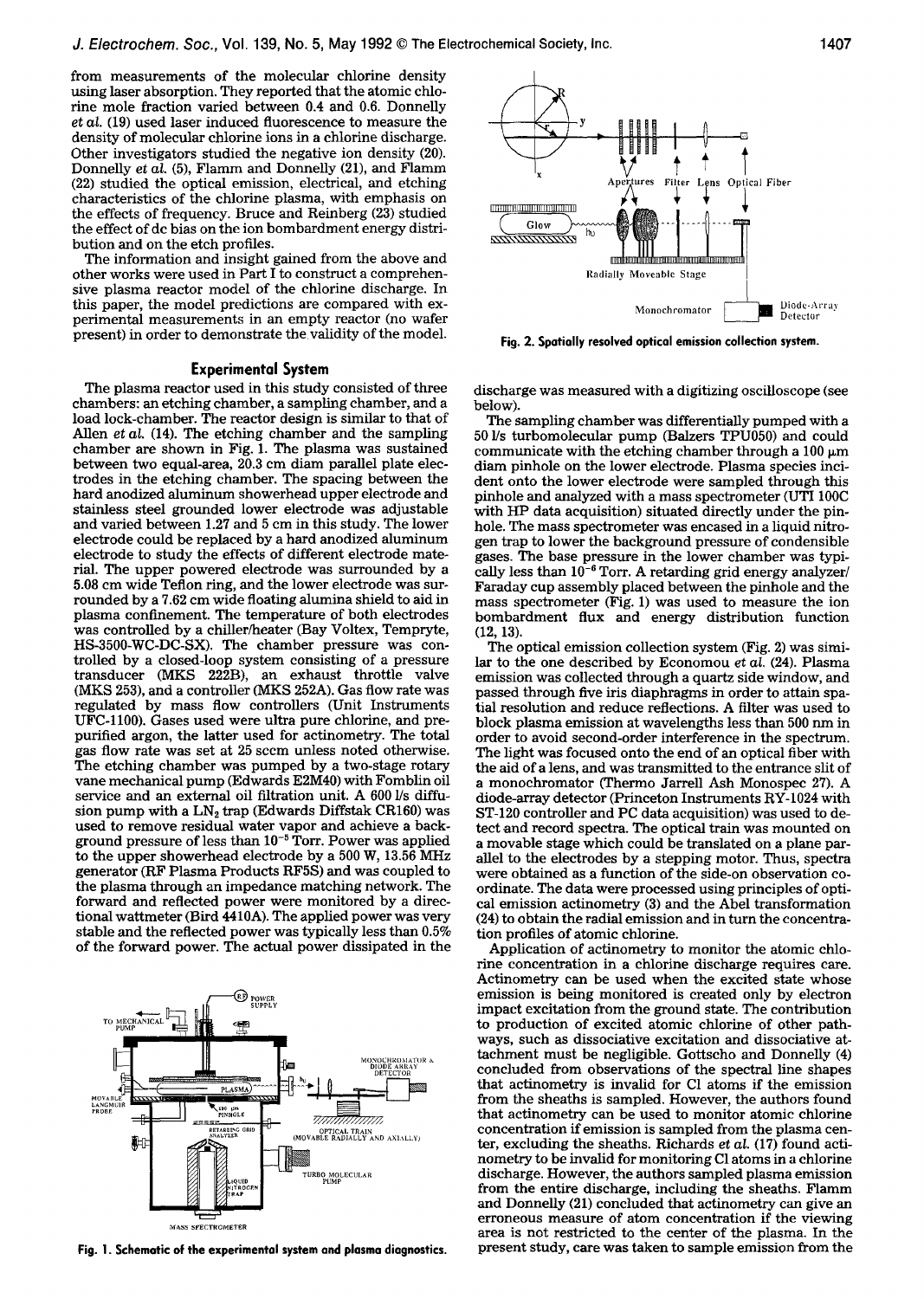central plane of the discharge, away from the sheaths. A small amount (5% by volume) of argon was added as the actinometer gas. Either the 837.6 nm or the 808.7 nm C1 line was monitored, along with 811.5 nm Ar actinometer line. When using the 808.7 nm line, the dependence of C1 concentration on pressure and power was nearly identical to the laser absorption measurements of Richards *et al.*  (17). Hence the 808.7 nm, line was preferred over the 837.6 nm line.

The Faraday cup/ion grid analyzer was similar to the one used by other investigators who have also described the principles of operation (11-13, 25). Briefly, the analyzer consisted of three high-transmission tungsten grids and a stainless steel plate which served as a Faraday cup. The energy distribution of ions bombarding the electrode was determined by applying a constant negative potential to the top grid in order to repel electrons, and measuring the current  $I_+$  at the Faraday cup as a function of the positive potential  $V_a$  applied to the center grid. The ion energy distribution function was calculated from the Faraday cup current-voltage characteristics using

$$
f_{\rm IED}(E_{+}) = -\frac{1}{I_{+0}} \frac{dI_{+}(E_{+})}{dE_{+}}
$$
 [1]

where  $E_+ = eV_a$ . The total ion current,  $I_{+0}$ , through the pinhole was measured using a picoammeter (Keithley 619) by biasing all grids and the cup at a large negative potential  $(-50$  to  $-100$  V). The total ion current was the sum of the currents collected by the grids and the Faraday cup. The mean ion energy was calculated from the distribution function. The mean energy is defined by

$$
\overline{E}_{+} = \int_{0}^{\infty} E_{+} f_{\rm{IED}}(E_{+}) dE_{+} \qquad [2]
$$

The median energy is defined such that the fraction of ions having energies below or above the median energy is 0.5. Assuming that the ions are singly charged, the median energy corresponds to the potential  $V_a$  at which the Faraday cup current is equal to  $I_{+0}/2$ . The median energy can be measured very conveniently without recording the entire ion energy distribution function. The ratio of mean to median ion energy was found to be approximately constant.

Several types of Langmuir probes were used in this study, including a double asymmetric Langmuir probe, a single probe operating in the orbital motion limited (OML) regime, and a single probe operating in the thin sheath limit regime. The double asymmetric probe consisted of two tungsten wires encaged by a 0.635 cm od ceramic tube. The larger wire had a diam of 0.1 cm and protruded 1 cm from the tip of the ceramic holder. The smaller wire was 0.0127 cm in diam and protruded 0.25 cm from the tip of the ceramic holder. The two wires were separated by 0.1 cm. The larger wire was also used independently as a single probe operating in the thin sheath limit regime, and the smaller wire was used as a single probe operating in the OML regime. An RF filter consisting of a network of inductors and capacitors was used to minimize the RF current collected by the probes. The literature on the Langmuir probes is voluminous. References (27-31) are particularly thorough reviews.

The current and voltage waveforms were measured at the RF feedthrough and corrected for stray capacitance (165 pF, in parallel with the plasma impedance) and line inductance (0.5  $\mu$ H, in series with the plasma). The stray capacitance and line inductance were measured using standard techniques (12, 32) as well as from the network resonance frequency for different electrode spacings in the absence of a plasma. Different methods agreed to within 5%. The current was measured using a wide band current transformer (Pearson Model 4100), and the voltage was sampled through a high voltage probe (Tektronix P6134). Both current and voltage waveforms were recorded using a 500 MHz digitizing oscilloscope (Textronix 11401). The actual power dissipated in the plasma was calculated from the product of the corrected current and voltage waveforms, accounting for the phase shift. The power was found to be greater than 90% of the nominal power for most cases (see Results and Discussion]

### **Impedance Analysis**

Measurement of the current and voltage waveforms can provide considerable information about the internal plasma properties if an appropriate equivalent circuit of the discharge can be constructed. Allen *et al.* (14), Zarowin (15), Butterbaugh *et al.* (33), and Ulacia and McVittie (34) have demonstrated the utility of this technique. In the present study, impedance analysis was used to estimate some important plasma properties, such as electron density, time-average sheath capacitance, thickness, and voltage as well as the bulk plasma resistance.

Using the model described in Part I, it was established that for the parameter range of interest the chlorine bulk plasma acts as a resistor  $R_p$ . In addition, the power dissipated in the sheaths as estimated from the measured ion bombardment flux and sheath voltage was a small fraction of the total power input. Hence the sheaths may be represented as ideal capacitors with capacitance  $C_{\rm S}$ . Under these conditions the equivalent circuit of Zarowin (15) reduces to the circuit shown in Fig. 3, which was used for the impedance analysis in this study. The same simplified equivalent circuit has been used before by other investigators (14, 35). The plasma resistance and sheath capacitance can be calculated from the measured current and voltage waveforms and the phase shift  $\phi$  between the two using

$$
R_{\rm p} = \frac{V_0}{I_0} \cos \phi \tag{3}
$$

$$
C_{\rm s} = \frac{I_0}{\pi v_a V_0 \sin \phi} \tag{4}
$$

The average electron density,  $\langle n_e \rangle$ , time-averaged sheath potential,  $V_s$ , and time-averaged sheath thickness,  $d_s$ , can be calculated from

$$
\langle n_{\rm e} \rangle = \frac{2L}{eA\mu_{\rm e}R_{\rm p}}\tag{5}
$$

$$
V_{\rm S} = \frac{I_0}{2\pi v_{\rm s} C_{\rm S}}\tag{6}
$$

$$
d_{\rm s} = \epsilon_0 \frac{A}{C_{\rm s}} \tag{7}
$$

In addition one can calculate the effective self-sustained bulk electric field to neutral density ratio *(E/N)* from

$$
\frac{E}{N} = \frac{V_0 \cos \phi}{2 \sqrt{2} L}
$$
 [8]

The product of electron mobility and neutral gas density was taken to be constant at  $5.633 \times 10^{21}$  (cm-V-s)<sup>-1</sup>

Despite the care taken to confine the plasma between the electrodes, the plasma volume changed as power and pressure were varied. Expansion of the plasma by even 1 cm beyond the 10.15 cm electrode radius results in an increase of the plasma volume by 21%. In order to account



**Fig. 3. Equivalent circuit for the chlorine plasma used in the impedance analysis.**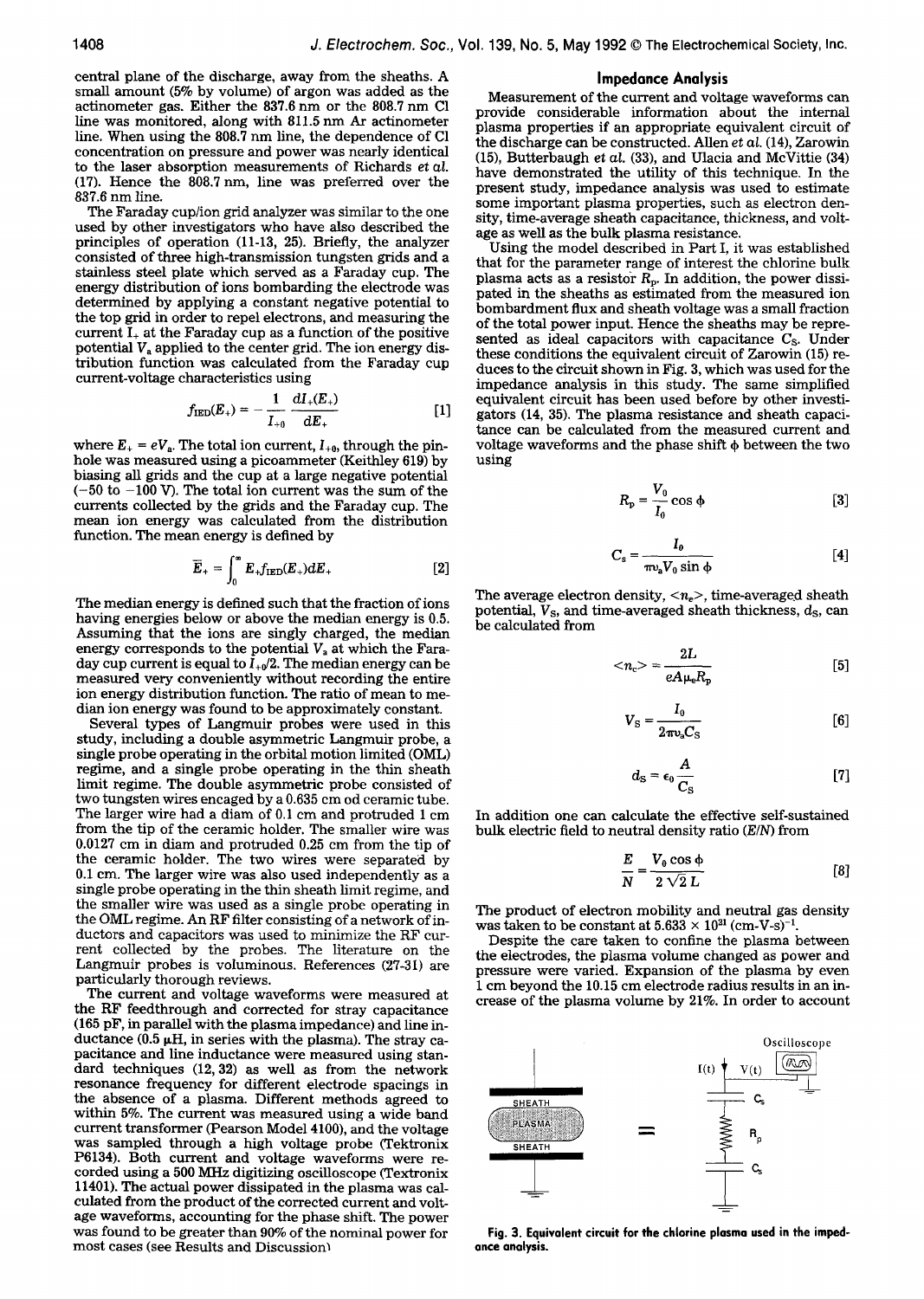for variations in the plasma volume, the plasma radius was measured as a function of operating conditions using spatially resolved optical emission. The plasma emission intensity was found to decrease gradually over a few cm beyond the electrode edge. In the following comparisons the measured plasma radius was used to calculate the plasma volume. All measurements reported below were performed in an empty reactor (no wafer present).

# **Results and Discussion**

The power efficiency was defined as the ratio of power dissipated in the plasma (measured from the corrected voltage and current waveforms) to the nominal power (measured by a Bird power meter). The power efficiency decreased with increasing plasma impedance. It was greater than 90% when the total plasma impedance was less than about  $200 \Omega$ . The impedance of the chlorine plasma decreased with increasing power and decreasing pressure. The plasma impedance was less than 200  $\Omega$  when the pressure was below 0.5 Torr and at the same time the RF power was above 25 W. As pressure was increased, a higher power was required  $($ >75 W at 1 Torr) to keep the plasma impedance below 200  $\Omega$ . The dependence of power efficiency on plasma impedance was studied recently by Godyak and Piejak (32). The power reported in all the figures below is that dissipated in the plasma.

The plasma impedance is the sum of the capacitive sheath impedance and the bulk plasma resistance. It was found that the sheaths contributed 20-50% to the total impedance, depending on operating conditions. As a result, the measured phase shift between voltage and current waveforms varied between 25° at low power and/or high pressure conditions (low electron density, high bulk resistance) to 70° at high power and/or low pressure conditions (high electron density, low bulk resistance). In contrast to  $SF<sub>6</sub>$ , which is also strongly electronegative (36, 37), the chlorine discharge did not show any inductive behavior in the parameter range investigated in this study.

The bulk plasma model (see Part I) is capable of predicting the self-sustained electric field, time-averaged electron density, peak current flowing through the plasma, and electron impact reaction rate coefficients. Figure 4 shows a comparison between the predicted and measured rms selfsustained electric field to neutral density ratio as a function of NA. It was shown theoretically that the self-sustained field is a function of NA only for a given atomic chlorine mole fraction (1). In Fig. 4 the  $(E/N)_{\text{rms}}$  measured for a range of pressure (0.2-1 Torr), power (20-200 W), and electrode spacing (1.27-2.54cm) is compared to the theoretical predictions (solid lines) calculated for an atomic chlorine mole fraction of 0 and 0.2. The atomic chlorine mole reaction was less than 0.2 as the pressure, power, and electrode spacing were varied. The accuracy of the impedance analysis used to determine  $(E/N)_{\text{rms}}$  is similar to the difference between the theoretical curves for



**Fig. 4. Comparison of measured (points) and calculated (lines) root mean square self-sustained electric field to neutral density ratio as a function of NA.** 



**Fig. 5. Comparison of measured (points) and calculated (lines) root mean square self-sustained electric.field to neutral density ratio as a function of RF power.** 

0 and 0.2 atomic chlorine mole fraction. The agreement between the predicted and measured *E/N* is satisfactory considering the fact that the bulk plasma model does not contain any adjustable parameters. The theory further predicted that, for moderate changes in the atomic chlorine mole fraction, the self-sustained electric field is a weak function of the RF power. The measured and calculated self-sustained electric field as a function of power is shown in Fig. 5, which confirms the model prediction. The disagreement between theory and experiment at low power is due to the high plasma impedance which introduces higher error in the measurement of *E/N.* 

The electron density, measured by impedance analysis, is shown in Fig. 6 as a function of power for several pressures and for 1.27 cm electrode spacing. The agreement between theory and experiment is satisfactory considering that no adjustable parameters were used. The electron density increases linearly with power and decreases with pressure. At high power, the dependence turns into sublinear, because the plasma volume also increases. The decrease of electron density with pressure may be partly counterbalanced by the decrease of plasma volume as pressure increases. In fact, depending on the plasma confinement method used, changes in plasma volume may dominate the dependence of electron density on pressure. This underscores the need for physically or magnetically confining the plasma in commercial reactors to achieve high power density. This in turn results in high reactive radical concentration, ion bombardment energy, and etch rate. The measured and calculated electron density also agreed when the interelectrode spacing was 2.54 cm. The electron density decreased with increasing electrode spacing because of decrease in power density and increase in NA (see Fig. 10 of Part I).

Predicted and measured values of the peak current,  $I_0$ , flowing through the plasma as a function of power and pressure for 1.27 cm electrode spacing are shown in Fig. 7. Good agreement between theory and experiment is again seen. The current increases with increasing power and decreases with increasing pressure because the electron density has the same dependence on power and pressure. Measured values of peak current as a function of power and pressure for an electrode spacing of 2.54 cm agreed equally well with the calculated values, in the absence of complicating phenomena, such as multiple steady-states (38). The peak current decreased with increasing electrode spacing because the average electron density decreased, and the current path increased causing the plasma resistance to increase. Hence, one may also think of the current decrease with increasing electrode spacing as being due to an increase in the bulk plasma resistance (for constant power). The current was sinusoidal for a 2.54 cm electrode spacing but became somewhat distorted as the electrode spacing was decreased below 1.5 cm. The current was assumed to be sinusoidal in the bulk plasma model. The agreement between theory and experiment even at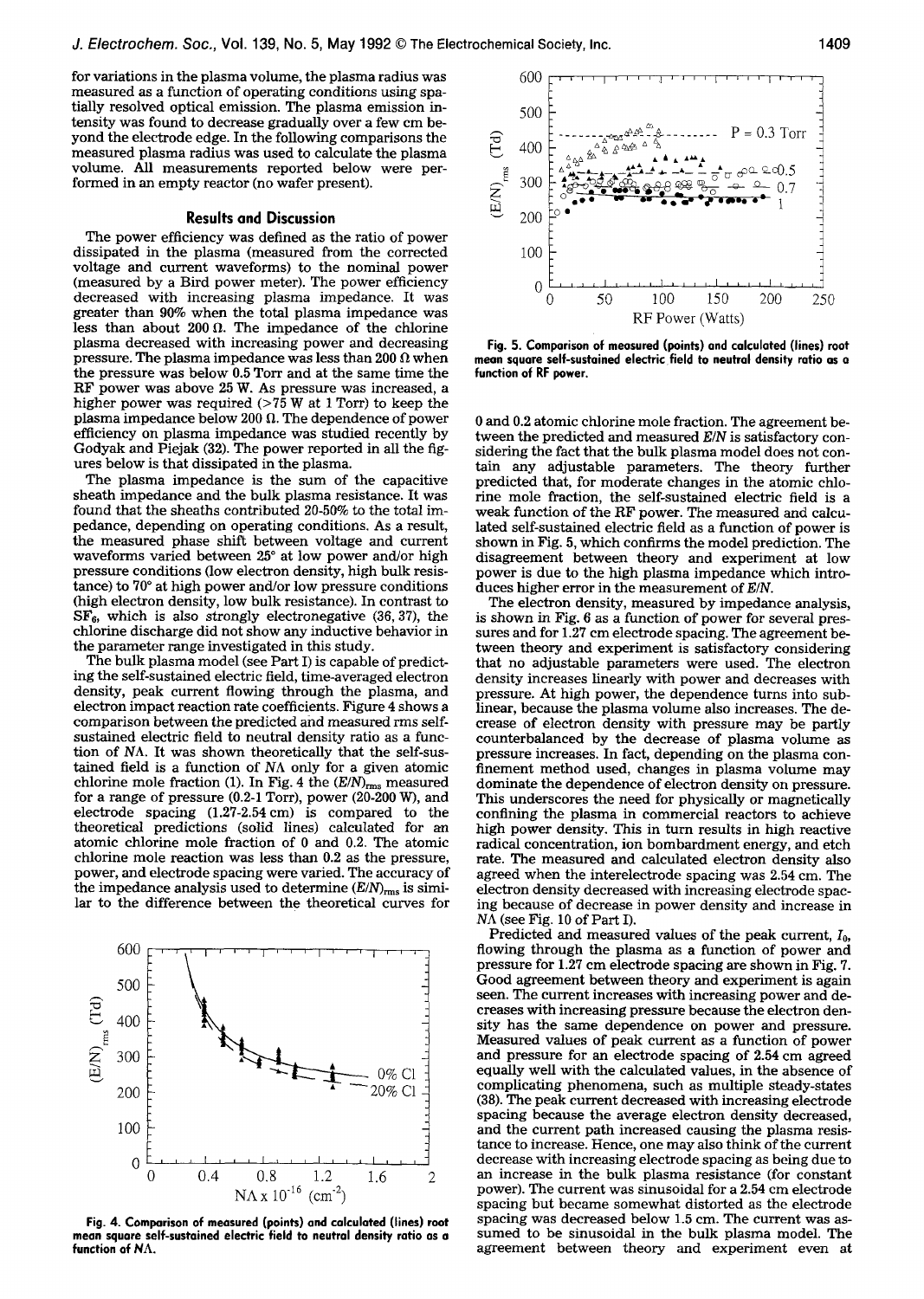

**Fig. 6. Comparison of measured (points) and calculated (lines) time-averaged electron density as a function of RF power for 1.27 cm electrode spacing, 25 sccm, and (a) 0.3; (b) 0.5; (c) 0.7; and (d) 1.0 Torr.** 

1.27 cm electrode spacing indicates that the bulk plasma behavior is determined primarily by the fundamental frequency and that the effect of harmonics appears to be of secondary importance for the parameter range studied.

Double Langmuir probe theory was used to determine the electron "temperature" from the probe current-voltage characteristics (28). The probe theory assumes that the electron energy distribution function (EEDF) is Maxwellian. However, the EEDF for the chlorine plasma calculated using the Boltzmann transport equation was non-Maxwellian (see Part I). Nevertheless, the electron "temperature" calculated from the probe theory is indicative of the energy of the electrons. The measured electron temperature was  $3.5 \pm 0.5$  eV at 0.4 Torr and 2.54 cm electrode spacing. For comparison, the calculated timeaveraged characteristic energy was found to be 4.5 eV. The mean electron energy was calculated to be 3.3 eV (39). The radial uniformity of electron density was tested by measuring the double probe saturation current as a function of radial position in the central plane of the reactor. The saturation current was constant to within 10% from center to electrode edge, decreasing thereafter to zero at the edge of the plasma over a distance of a few cm. There were radial

charge density and electron energy gradients at the edge of the plasma which penetrated into the plasma a distance approximately equal to the interelectrode gap.

The time-averaged sheath voltage calculated from Eq. [6] was used as input to the sheath model described in Part I to predict the mean ion bombardment energy (normal to the electrode) as a function of power, pressure, and electrode spacing. The collision cross section used for the C12-  $Cl<sub>2</sub><sup>+</sup>$  system was  $1.5 \times 10^{-16}$  cm<sup>2</sup> close to  $2.57 \times 10^{-16}$  cm<sup>2</sup> reported in the literature (40). The predicted and measured values are compared in Fig. 8 for 1.27 cm interelectrode gap. Similar trends were obtained for an interelectrode spacing of 2.54 cm and for pressure less than 0.5 Torr (for which a plasmoid does not form). From the ion energy distribution functions measured at several conditions, it was found that the ratio of mean to median ion energy was constant. A number of the experimental data points of mean energy shown in Fig. 8 were obtained by measuring the median energy without measuring the complete distribution function. At low pressure ( $P < 0.5$  Torr) the ion bombardment energy increases rapidly as a function of power primarily due to increasing sheath voltage. In addition, the



**Fig. 7. Comparison of measured (points) and calculated (lines) peak current as a function of RF power. The interelectrode gap was 1.27 cm and the flow rate was 25 sccm.** 



**Fig. 8. Comparison of measured (paints) and calculated (lines) mean ion bombardment energy as a function of RF power for several pressures. The interelectrode gap was 1.27 cm and the flow rate was 25 sccm.**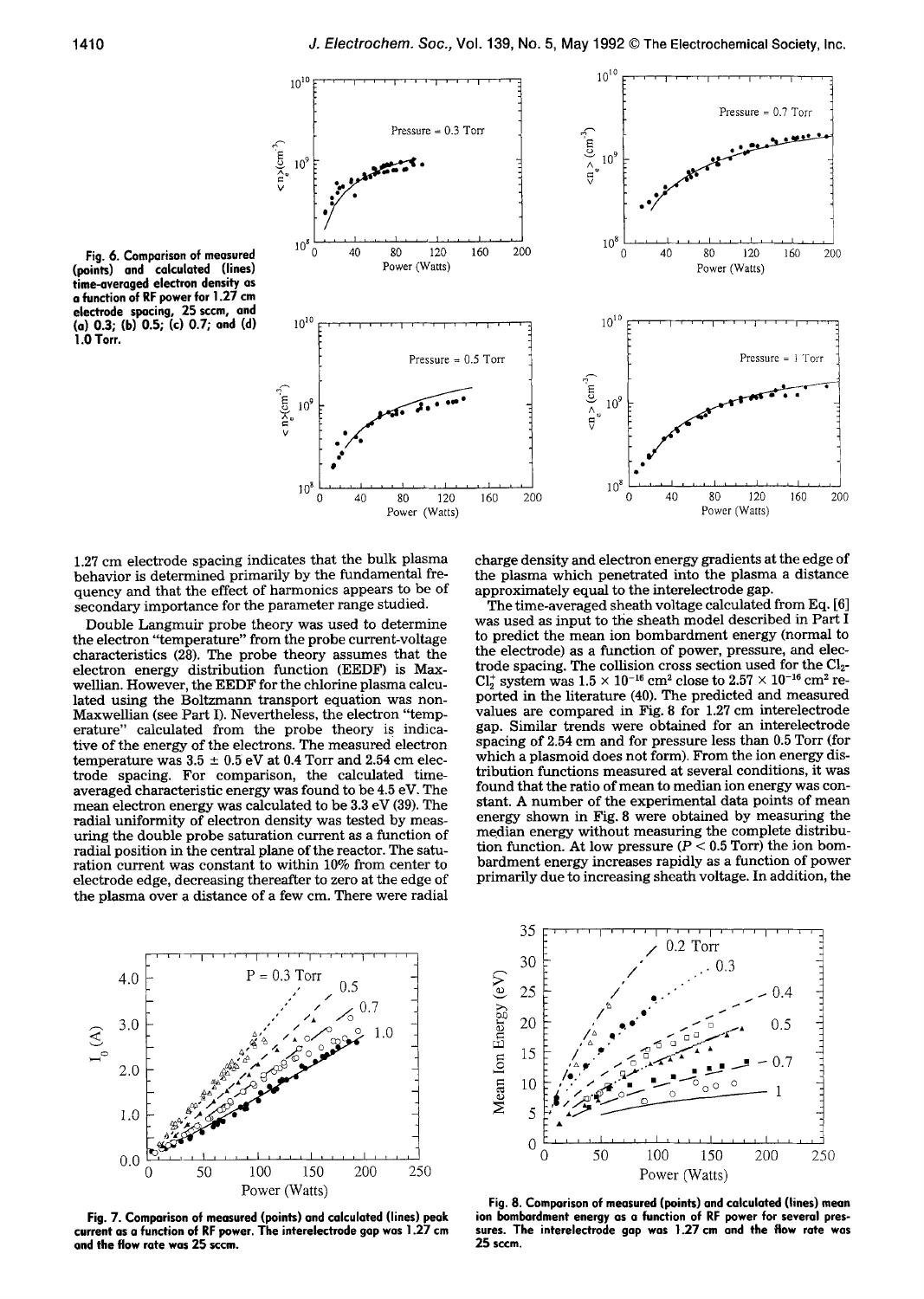

**Fig. 9. Comparison of measured (points) and calculated (line) atomic chlorine concentration in the center of the reactor as a function of pressure. Other conditions were 1.27 cm interelectrode spacing, 25 sccm, and 100 W.** 

sheath thickness decreases with increasing power, and thus ions suffer fewer collisions in the sheath contributing to the increase in the mean ion bombardment energy. For example, at 0.3 Torr the sheath thickness decreased from 2.5 V at 25 W to 70 V at 100 W, while the sheath thickness decreased from 0.1 to 0.07 cm. Increasing pressure results in lower mean ion bombardment energy due to increasing number of collisions in the sheath. The mean ion bombardment energy seems to saturate as a function of power at high pressures. Both sheath voltage and thickness were found to be relatively weak functions of power at high pressures, causing this saturation in ion energy.

The mean ion bombardment energy was found to be only a fraction of the sheath voltage which implies that ions lose energy to collisions with neutrals. As pressure decreases, ions suffer fewer collisions in the sheath and the mean ion energy gets closer to the sheath voltage. The maximum energy observed in the ion energy distribution function was equal to the sheath voltage. Ions which possessed the maximum energy were those which had traversed the sheath without undergoing any collisions.

In the absence of etchable material and for sufficiently low values of flow rate and pressure, the dominant loss mechanism for atomic chlorine is recombination on the reactor walls. Experiments performed with an electrode made either of stainless steel or of aluminum covered by an anodization layer revealed that the atomic chlorine concentration did not depend on the choice of wall material. Figure 9 shows the atomic chlorine concentration at the reactor center (measured by actinometry) as a function of pressure. Each data point is the average of over 10 experiments performed on different days. The solid line is the calculated concentration using the second order surface recombination reaction rate coefficient reported by Allen for stainless steel  $(3.1 \times 10^{-12} \text{ cm}^4/\text{s})$  (41). Since actinometry provides only relative concentrations, a least squares fit of the data was used to determine the proportionality constant between concentration and emission intensity (actinometric coefficient). The same constant was also used for Fig. 10 and 11 below.

Figure 10 shows that the atomic chlorine concentration increases with increasing spacing. The atom production rate varies as  $L^{-1}$  and the diffusion rate varies as  $L^{-2}$ . Hence, if diffusion is the dominant loss mechanism of atomic chlorine, the atom concentration should increase linearly with spacing (see also Fig. 14 of Part I). It is evident from Fig. 10 that diffusion limitations do play an important role, although the process is not totally diffusion controlled. The solid lines in Fig. 10 are theoretical predictions using the same values for surface recombination rate coefficient and actinometric coefficient as in Fig. 9.

The dependence of atomic chlorine concentration on power is shown in Fig. 11. Theoretically, the atomic chlorine concentration varies linearly with power for first order surface recombination kinetics, and as the square root of



**Fig. 10. Comparison of measured (points) and calculated (lines) atomic chlorine concentration in the center of the reactor as a function of interelectrode spacing. Other conditions were 0.5 Tort and 25 sccm.** 



**Fig. 11. Comparison of measured (points) and calculated (line) atomic chlorine concentration in the center of the reactor as a function of RF power. Other conditions were 0.3 Torr, 1.27 cm electrode spacing, and 25 sccm.** 

power for second order kinetics (1). The results of Fig. 9-11 demonstrate that the etchant transport and reaction model captures the dependence of atomic chlorine concentration on reactor operating conditions without adjusting any reaction rate coefficients.

# **Summary and Conclusions**

Key plasma properties of a 13.56 MHz chlorine glow discharge were measured using several plasma diagnostic techniques. The plasma properties studied included the electron density and energy, self-sustained electric field, RF current flowing through the plasma, ion bombardment energy, and atomic chlorine concentration. The measurements were performed in a parallel plate single-wafer plasma reactor in the absence of a wafer (empty reactor). Plasma diagnostics included spatially resolved optical emission actinometry, single and double asymmetric Langmuir probe analysis, ion bombardment flux and energy analysis, and plasma impedance analysis.

The experimental data were compared to the predictions of a plasma reactor model. The model coupled the solution of the Boltzmann transport equation to a bulk plasma model to predict the electron density and energy, and the rate coefficients of electron impact reactions. These were in turn used in a species transport and reaction model to calculate the atomic chlorine concentration distribution in the reactor. Good agreement between the measured and predicted values of electron density and energy, self-sustained electric field, RF current flowing through the plasma, ion bombardment energy, and atomic chlorine concentra